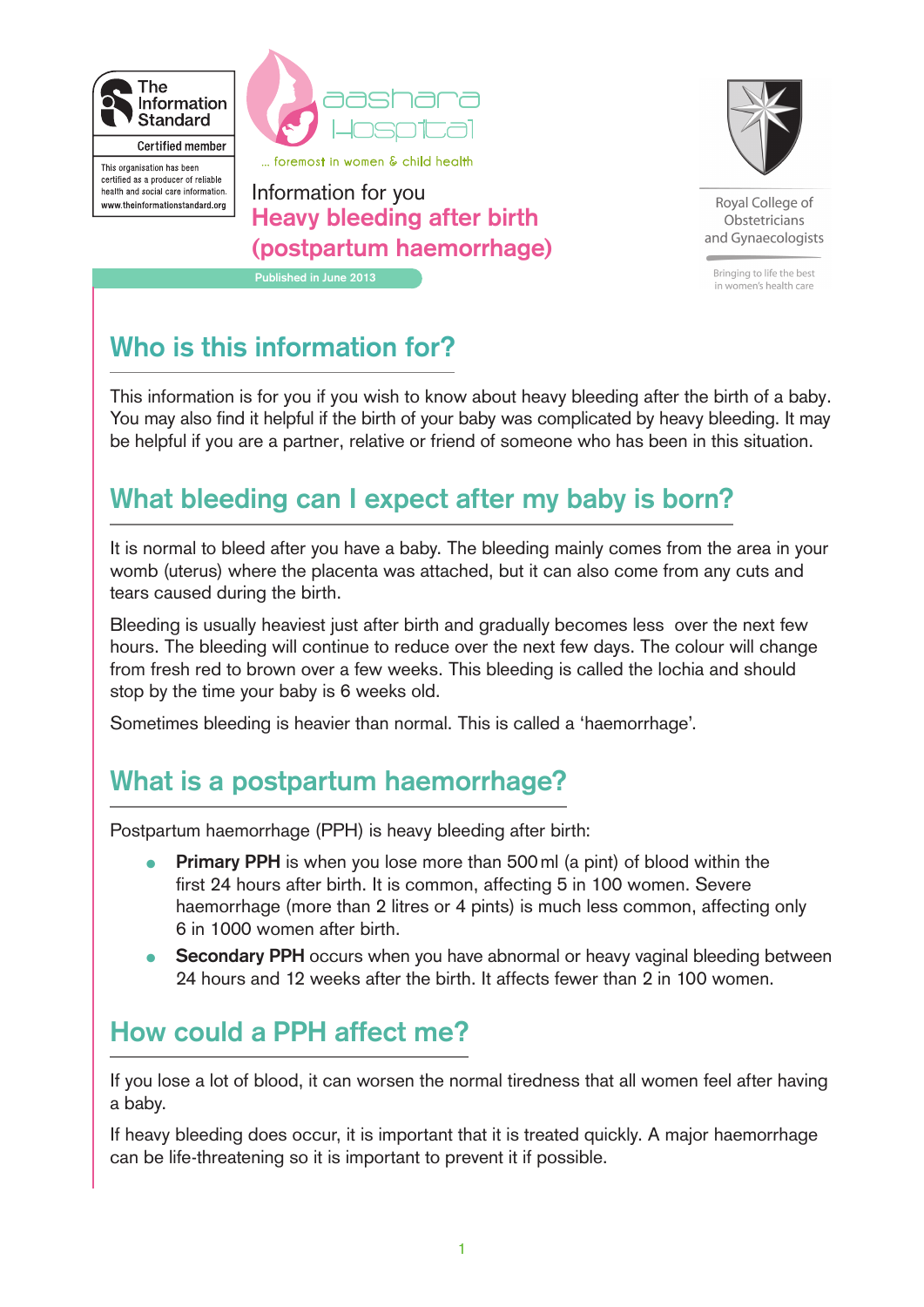

# **Primary PPH**

### **Who is at risk?**

The table below shows the risk factors associated with primary PPH. Even if some apply to you, it is important to remember that most women with these risks factors will **not** experience a haemorrhage after giving birth.

|                  | <b>Risk factors for primary PPH</b>                      |
|------------------|----------------------------------------------------------|
| Before the birth | Having had a PPH in a previous pregnancy                 |
|                  | Having a BMI (body mass index) of more than 35           |
|                  | Having had four or more babies before                    |
|                  | Carrying twins or triplets                               |
|                  | South Asian ethnicity                                    |
|                  | Having a low-lying placenta (placenta praevia)           |
|                  | The placenta coming away early (placental abruption)     |
|                  | Pre-eclampsia and/or high blood pressure                 |
|                  | Anaemia                                                  |
| In labour        | Delivery by caesarean section                            |
|                  | Induction of labour                                      |
|                  | Retained placenta                                        |
|                  | Episiotomy (a surgical cut to help delivery)             |
|                  | Forceps or ventouse delivery                             |
|                  | Labouring for more than 12 hours                         |
|                  | Having a big baby (more than 4 kg or about 9 lbs)        |
|                  | Having your first baby if you are more than 40 years old |

There is often very little that you can do about these factors but in some cases steps can be taken to reduce the risk of having a PPH and therefore the likelihood of needing a blood transfusion:

- If you are anaemic during pregnancy, taking iron supplements may reduce the likelihood of needing a blood transfusion if you have a PPH. Some women may also be offered iron supplements if they are at risk of anaemia.
- If you have had a caesarean section in a previous pregnancy, it is important to check that the placenta has not attached itself to the area of the previous scar. If it has, the placenta may not come away easily after birth. This condition (placenta accreta) is uncommon, but can cause major haemorrhage. If placenta accreta is suspected, you may be offered further scans and the team looking after you will discuss your options with you and make a plan for your care.

Treating major haemorrhage may include having a blood transfusion (see below). If this worries you, talk to your midwife. If you have objections to receiving blood or other blood products, you will be referred to an obstetrician during your pregnancy to discuss your care plan. It is important that your wishes are known well in advance and written clearly in your notes.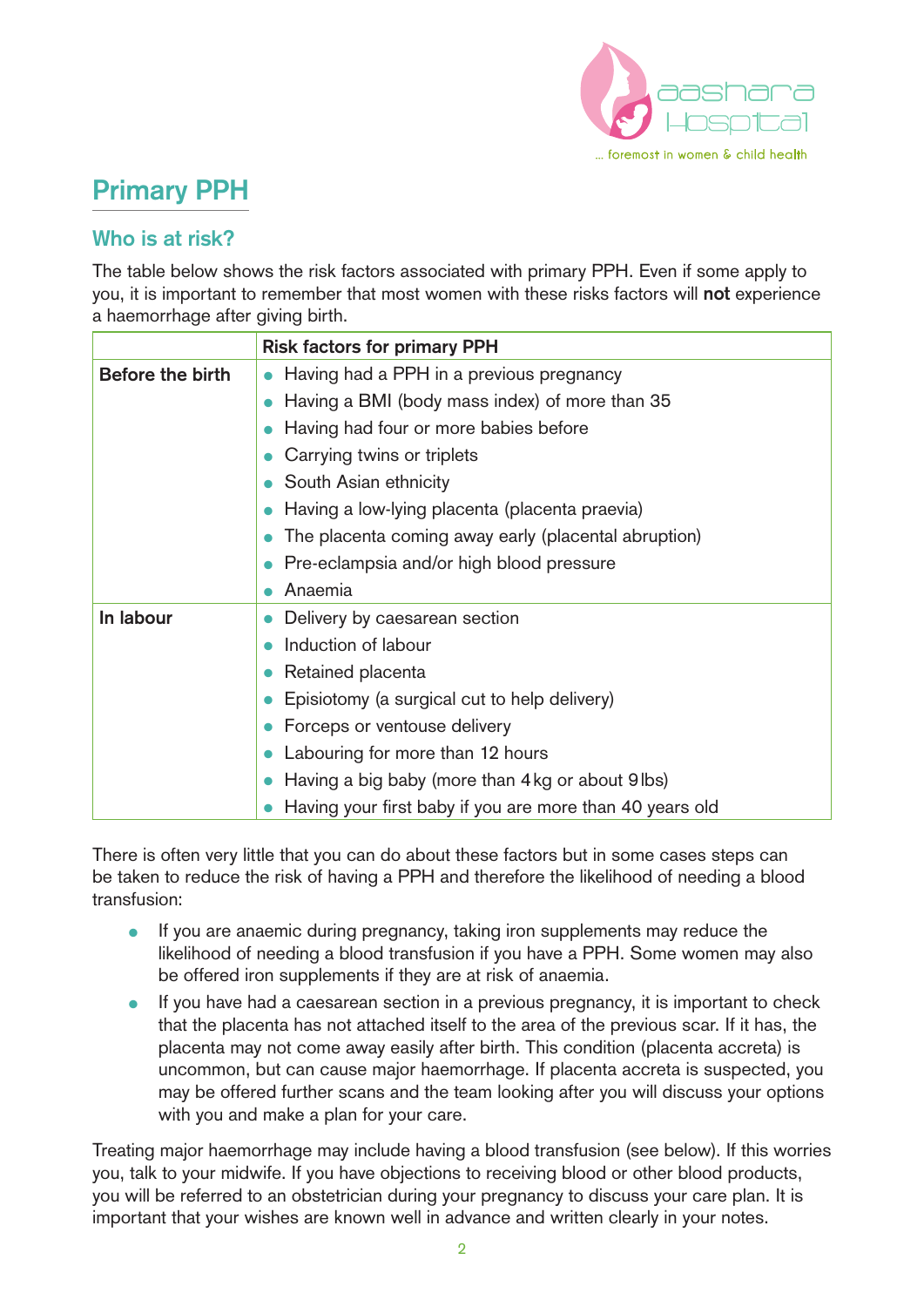

### **What can be done during birth to reduce the chance of a primary PPH?**

If you have a vaginal birth, injecting the drug Syntocinon® (oxytocin) into your thigh just as the baby is born can help reduce blood loss. This injection helps the placenta to come away from the wall of your uterus normally. Once your placenta has been delivered, you will be examined for any tears. If these are bleeding heavily, they will be stitched promptly to reduce blood loss.

If you have a caesarean section, Syntocinon will be injected into the drip in your vein and your placenta will be removed through the caesarean wound.

#### **What happens if I have a primary PPH?**

If you are in hospital, your midwife will push the emergency bell to call other members of staff into the room to help. It can happen quickly and people rushing into the room may be frightening for you and your birth partner. Your midwife will tell you and your partner what is happening and why.

In the majority of cases, heavy bleeding will settle with the following simple measures.

The midwife or doctor may:

- massage your uterus through your abdomen to stimulate a contraction
- give you a second injection (or a first, if you did not have one at the time of the birth) to help your uterus contract
- put a catheter (tube) into your bladder to empty it as this may help the uterus contract
- put a drip into your arm, and take some blood for testing
- $\bullet$  check to make sure all the placenta has come out if there are any missing pieces still inside your uterus, you may have to have them removed; this is usually done in an operating theatre under anaesthetic
- examine you to see whether any stitches are required if the bleeding continues after your uterus has contracted.

Your blood pressure, temperature and pulse will be checked regularly and you will stay on the labour ward until the bleeding has settled. You can breastfeed if you wish.

If you have had your baby at home or in a midwife-led unit, it is likely that you will be transferred to a consultant-led unit.

#### **What happens if I continue to bleed very heavily?**

If heavy bleeding continues and you have lost more than 1 litre (2 pints) of blood, a team of senior medical staff will be involved in your care.

If you have lost a lot of blood, you are likely to feel dizzy, light-headed, faint or nauseous. You will be given oxygen and a second drip for extra intravenous fluids.

Drugs will be used to help stop bleeding and you may be given a blood transfusion and fluids to help your blood clot. With fluids and blood, you should start to feel much better. You will be very closely monitored.

If the bleeding continues, you may be taken to the operating theatre so the doctors can check for the cause of the haemorrhage. You will need an anaesthetic for this. Your partner will usually stay in your delivery room with your baby and will be kept informed about how you are and what is happening.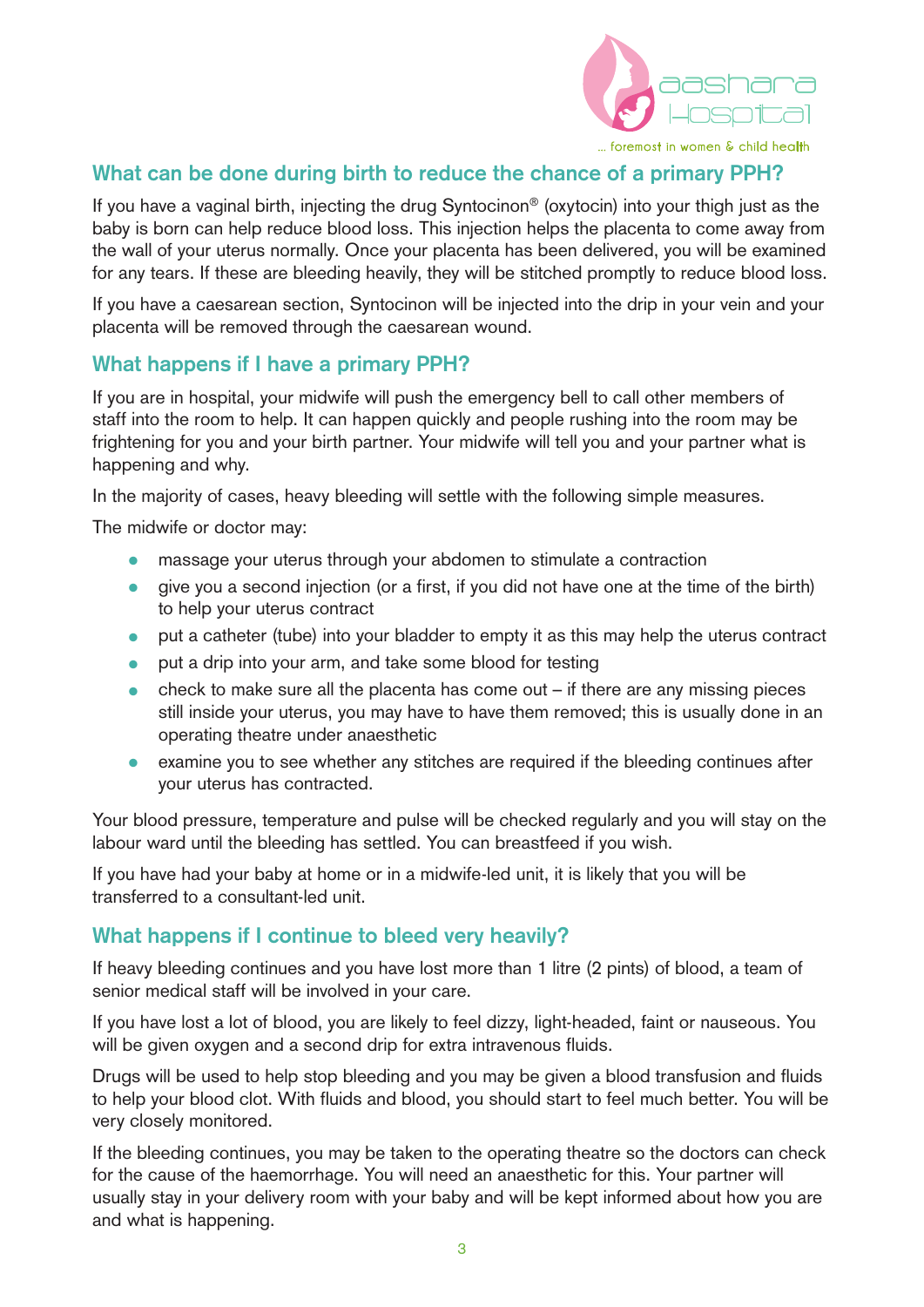

There are several procedures your doctors might use to control the bleeding:

- A 'balloon' may be inserted into your uterus to put pressure on the bleeding blood vessels. This is usually removed the following day.
- An abdominal operation (laparotomy) may be performed to stop the bleeding.
- Very occasionally, a hysterectomy (removal of the womb) is necessary. This would only be considered if other measures haven't controlled the heavy bleeding.
- In some maternity units, uterine artery embolisation is performed to stop the bleeding. This procedure is done by a specially trained radiologist (X-ray doctor). A thin flexible tube is placed into an artery in your leg and guided, using X-ray images, to an artery in the uterus. Once there, a substance is injected to block the artery so that the bleeding from the uterus lessens.

Once your bleeding is under control, you will either be transferred back to labour ward or you may be transferred to an intensive care or high dependency unit. You will be monitored closely until you are well enough to go to the postnatal ward.

### **How will I feel afterwards?**

You may need a longer hospital stay. If tests show you are very anaemic or if you are feeling faint, dizzy or light-headed, you may be offered a blood transfusion.

When you go home, you may still be tired and anaemic, requiring treatment with iron. You should recover over the following few weeks.

You and your birthing partner may have found the experience distressing, and it is often helpful to talk through the events. You will have the opportunity to discuss what has happened before you leave the hospital. You may be offered, or can request, a further meeting with a senior member of the team who looked after you.

If you continue to feel upset or you develop anxiety or depression after you go home, you should talk to your midwife, health visitor or GP.

### **I have experienced a primary PPH in a previous pregnancy – what about future births?**

If you have had a previous birth that was complicated by a primary PPH, there is an increased risk of PPH in future pregnancies; overall, 1 in 10 women will have a PPH again in a future pregnancy. In view of this, you will be advised to have your baby in a consultantled maternity unit. During pregnancy you may be advised to take iron supplements to reduce the chance of becoming anaemic. Having a caesarean section does not reduce your chance of a primary PPH.

When you are admitted in labour, a blood sample may be taken to check your latest blood count and a cannula may be inserted into a vein in your arm so that fluids and medication can be given if necessary. You will be advised to have the drug Syntocinon to help the placenta come away and lessen the chance of a PPH.